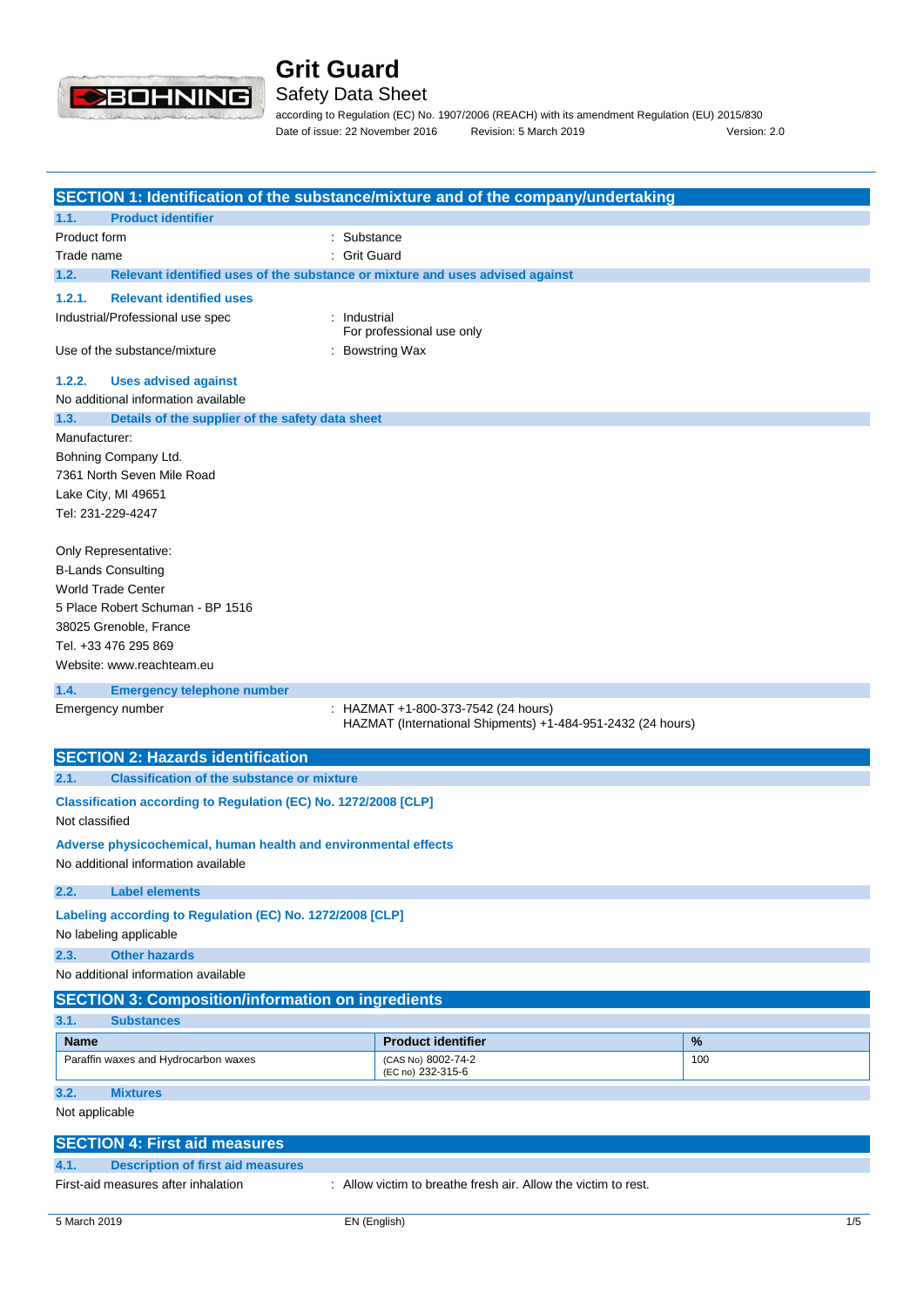# Safety Data Sheet

according to Regulation (EC) No. 1907/2006 (REACH) with its amendment Regulation (EU) 2015/830

| First-aid measures after skin contact                               | : Remove affected clothing and wash all exposed skin area with mild soap and water, followed<br>by warm water rinse. If skin irritation occurs: Get medical advice/attention.              |
|---------------------------------------------------------------------|--------------------------------------------------------------------------------------------------------------------------------------------------------------------------------------------|
| First-aid measures after eye contact                                | : Rinse immediately with plenty of water. Obtain medical attention if pain, blinking or redness<br>persists.                                                                               |
| First-aid measures after ingestion                                  | : Rinse mouth. Do NOT induce vomiting. Get medical advice/attention if you feel unwell.                                                                                                    |
| 4.2.<br>Most important symptoms and effects, both acute and delayed |                                                                                                                                                                                            |
| Symptoms/injuries after inhalation                                  | : Not expected to present a significant inhalation hazard under anticipated conditions of normal<br>use. When handling molten material, may be harmful if inhaled.                         |
| Symptoms/injuries after skin contact                                | : Not expected to present a significant skin hazard under anticipated conditions of normal use.<br>When handling molten material, repeated or prolonged skin contact may cause irritation. |
| Symptoms/injuries after eye contact                                 | : Not expected to present a significant skin hazard under anticipated conditions of normal use.<br>When handling molten material, prolonged contact may cause slight irritation.           |
| Symptoms/injuries after ingestion                                   | : Not expected to present a significant ingestion hazard under anticipated conditions of normal<br>use. When handling molten material, may cause stomach pain or discomfort.               |
|                                                                     |                                                                                                                                                                                            |

**4.3. Indication of any immediate medical attention and special treatment needed** Treat symptomatically.

|                         | <b>SECTION 5: Firefighting measures</b>               |                                                                                                                                                                        |
|-------------------------|-------------------------------------------------------|------------------------------------------------------------------------------------------------------------------------------------------------------------------------|
| 5.1.                    | <b>Extinguishing media</b>                            |                                                                                                                                                                        |
|                         | Suitable extinguishing media                          | : Foam. Dry powder. Carbon dioxide. Water spray. Sand.                                                                                                                 |
|                         | Unsuitable extinguishing media                        | : Do not use a heavy water stream.                                                                                                                                     |
| 5.2.                    | Special hazards arising from the substance or mixture |                                                                                                                                                                        |
| Fire hazard             |                                                       | . Minimal fire hazard.                                                                                                                                                 |
| <b>Explosion hazard</b> |                                                       | None known.                                                                                                                                                            |
|                         | Reactivity in case of fire                            | None known.                                                                                                                                                            |
| fire                    | Hazardous decomposition products in case of           | : On combustion, forms: Fumes. Carbon monoxide. Carbon dioxide. Other hydrocarbons. Soot                                                                               |
| 5.3.                    | <b>Advice for firefighters</b>                        |                                                                                                                                                                        |
|                         | Firefighting instructions                             | Use water spray or fog for cooling exposed containers. Exercise caution when fighting any<br>chemical fire. Prevent fire fighting water from entering the environment. |
|                         | Protective equipment for firefighters                 | Do not enter fire area without proper protective equipment, including respiratory protection.                                                                          |
|                         | <b>SECTION 6: Accidental release measures</b>         |                                                                                                                                                                        |
| 6.1.                    |                                                       | Personal precautions, protective equipment and emergency procedures                                                                                                    |
| 6.1.1.                  | For non-emergency personnel                           |                                                                                                                                                                        |
|                         | Emergency procedures                                  | : Evacuate unnecessary personnel.                                                                                                                                      |
| 6.1.2.                  | For emergency responders                              |                                                                                                                                                                        |
|                         | Protective equipment                                  | Equip cleanup crew with proper protection.                                                                                                                             |
|                         | <b>Emergency procedures</b>                           | : Ventilate area.                                                                                                                                                      |
| 6.2.                    | <b>Environmental precautions</b>                      |                                                                                                                                                                        |
|                         |                                                       | Prevent entry to sewers and public waters. Notify authorities if liquid enters sewers or public waters.                                                                |
| 6.3.                    | Methods and material for containment and cleaning up  |                                                                                                                                                                        |
|                         | Methods for cleaning up                               | : On land, sweep or shovel into suitable containers. Minimize generation of dust. Store away<br>from other materials.                                                  |
|                         | Other information                                     | : If spilled, may cause the floor to be slippery.                                                                                                                      |
| 6.4.                    | <b>Reference to other sections</b>                    |                                                                                                                                                                        |
|                         |                                                       | See Heading 8. Exposure controls and personal protection. For disposal of residues refer to section 13 : Disposal considerations.                                      |
|                         | <b>SECTION 7: Handling and storage</b>                |                                                                                                                                                                        |
| 7.1.                    | <b>Precautions for safe handling</b>                  |                                                                                                                                                                        |

| Precautions for safe handling<br>Hygiene measures                    | : Provide good ventilation in process area to prevent formation of vapour.<br>: Wash hands thoroughly after handling. Wash hands and other exposed areas with mild soap<br>and water before eating, drinking or smoking and when leaving work. Handle in accordance<br>with good industrial hygiene and safety practice. |     |
|----------------------------------------------------------------------|--------------------------------------------------------------------------------------------------------------------------------------------------------------------------------------------------------------------------------------------------------------------------------------------------------------------------|-----|
| 7.2.<br>Conditions for safe storage, including any incompatibilities |                                                                                                                                                                                                                                                                                                                          |     |
| Storage conditions                                                   | : Keep only in the original container in a cool, well ventilated place away from : Incompatible<br>materials. Keep container closed when not in use.                                                                                                                                                                     |     |
| Incompatible materials                                               | : Oxidizing agents.                                                                                                                                                                                                                                                                                                      |     |
| 5 March 2019                                                         | EN (English)                                                                                                                                                                                                                                                                                                             | 2/5 |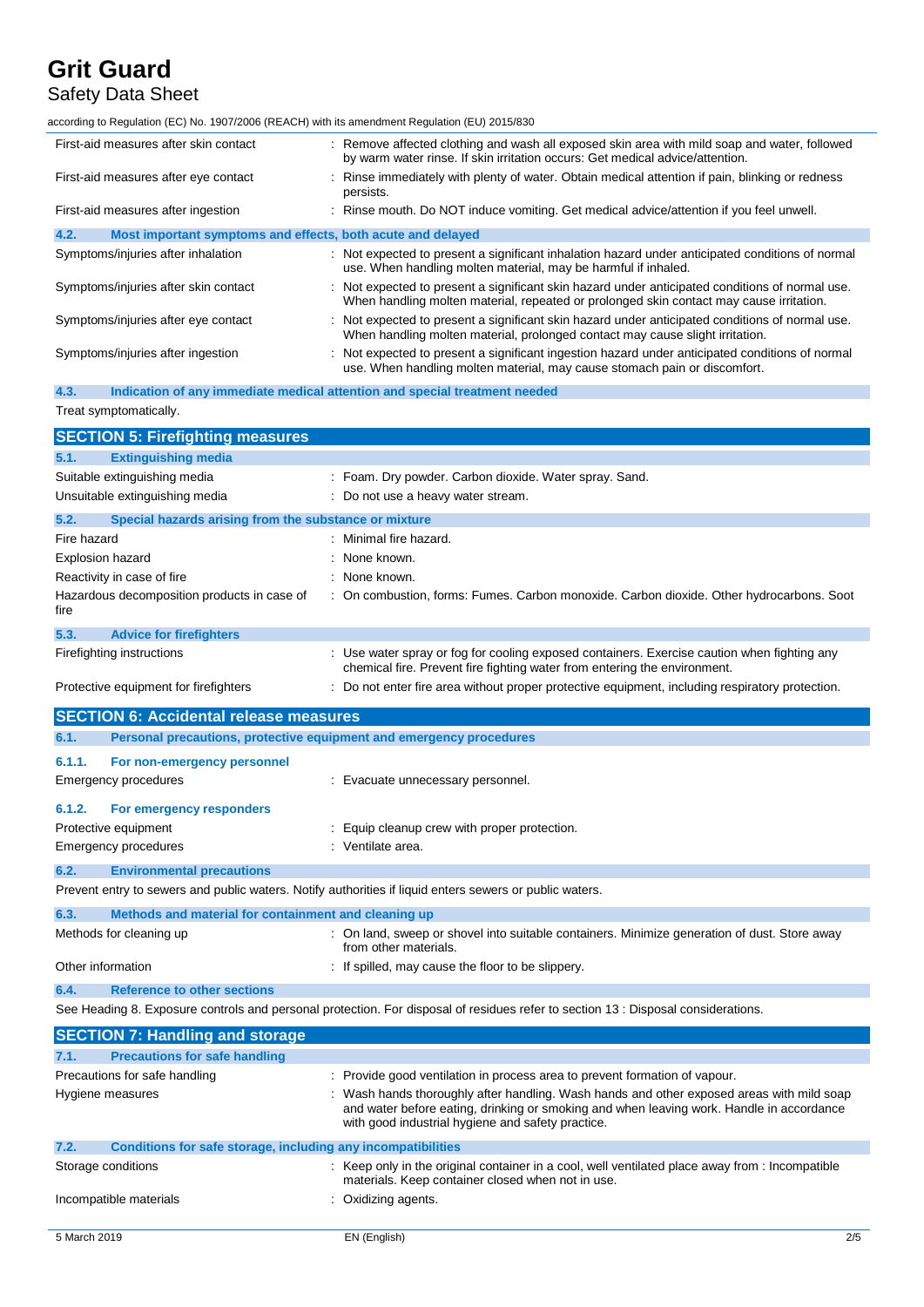# Safety Data Sheet

according to Regulation (EC) No. 1907/2006 (REACH) with its amendment Regulation (EU) 2015/830

:  $< 82 °C$  (<180°F)

# **7.3. Specific end use(s)**

### No additional information available

| <b>SECTION 8: Exposure controls/personal protection</b> |                                               |                              |  |  |
|---------------------------------------------------------|-----------------------------------------------|------------------------------|--|--|
| 8.1.<br><b>Control parameters</b>                       |                                               |                              |  |  |
| Paraffin waxes and Hydrocarbon waxes (8002-74-2)        |                                               |                              |  |  |
| <b>Denmark</b>                                          | Grænseværdie (langvarig) (mg/m <sup>3</sup> ) | $2$ mg/m <sup>3</sup> (fume) |  |  |
| France                                                  | Local name                                    | Paraffine (cire de), fumée   |  |  |
| France                                                  | $VME$ (mg/m <sup>3</sup> )                    | $2 \text{ mg/m}^3$           |  |  |
| Spain                                                   | $VLA-ED$ (mg/m <sup>3</sup> )                 | $2 \text{ mg/m}^3$           |  |  |
| United Kingdom                                          | Local name                                    | Paraffin wax                 |  |  |
| United Kingdom                                          | WEL TWA $(mg/m3)$                             | $2 \text{ mg/m}^3$ fume      |  |  |
| United Kingdom                                          | WEL STEL (mg/m <sup>3</sup> )                 | $6 \,\mathrm{mg/m^3}$ fume   |  |  |

### **8.2. Exposure controls**

## **Appropriate engineering controls:**

Provide adequate ventilation. Provide local exhaust or general room ventilation to minimize vapour concentrations.

#### **Hand protection:**

Heat resistant gloves when handling material at elevated temperatures. (to European standard EN 374 or equivalent)

## **Eye protection:**

Chemical goggles or safety glasses when handling material at elevated temperatures. (to European standard EN 166 or equivalent)

### **Skin and body protection:**

Wear heat resistant boots and protective clothing when handling material at elevated temperatures.

### **Respiratory protection:**

NIOSH/MSHA approved air purifying respirator should be used if operating conditions produce airborne concentrations that exceed exposure limits for any individual components. If conditions immediately dangerous to life or health exist, use NIOSH/MSHA self contained breathing apparatus (SCBA) (to European standard EN 140 or equivalent)

#### **Other information:**

Do not eat, drink or smoke during use.

| <b>SECTION 9: Physical and chemical properties</b>            |                                                          |  |  |
|---------------------------------------------------------------|----------------------------------------------------------|--|--|
| 9.1.<br>Information on basic physical and chemical properties |                                                          |  |  |
| Physical state                                                | : Solid                                                  |  |  |
| Colour                                                        | : White to light yellow.                                 |  |  |
| Odour                                                         | : Faint, mild odour.                                     |  |  |
| Odour threshold                                               | : No data available                                      |  |  |
| рH                                                            | : No data available                                      |  |  |
| Relative evaporation rate (butylacetate=1)                    | : No data available                                      |  |  |
| Melting point                                                 | $: 54 - 68 °C$                                           |  |  |
| Freezing point                                                | : No data available                                      |  |  |
| Boiling point                                                 | : $>316^{\circ}$ C                                       |  |  |
| Flash point                                                   | : $>200$ °C                                              |  |  |
| Auto-ignition temperature                                     | : No data available                                      |  |  |
| Decomposition temperature                                     | : No data available                                      |  |  |
| Flammability (solid, gas)                                     | : Non flammable                                          |  |  |
| Vapour pressure                                               | $: 0.1$ kPa at 20 $^{\circ}$ C                           |  |  |
| Relative vapour density at 20 °C                              | : No data available                                      |  |  |
| Relative density                                              | : No data available                                      |  |  |
| Density                                                       | $: 0.812$ (Water = 1)                                    |  |  |
| Solubility                                                    | : Negligible in water.                                   |  |  |
| Log Pow                                                       | : (n-Octanol/Water Partition Coefficient): >6            |  |  |
| Viscosity, kinematic                                          | : [N/A @ 40°C] 3.3 – 14.0 mm2/sec (cSt) at 100°C (212°F) |  |  |
| Viscosity, dynamic                                            | : No data available                                      |  |  |
|                                                               |                                                          |  |  |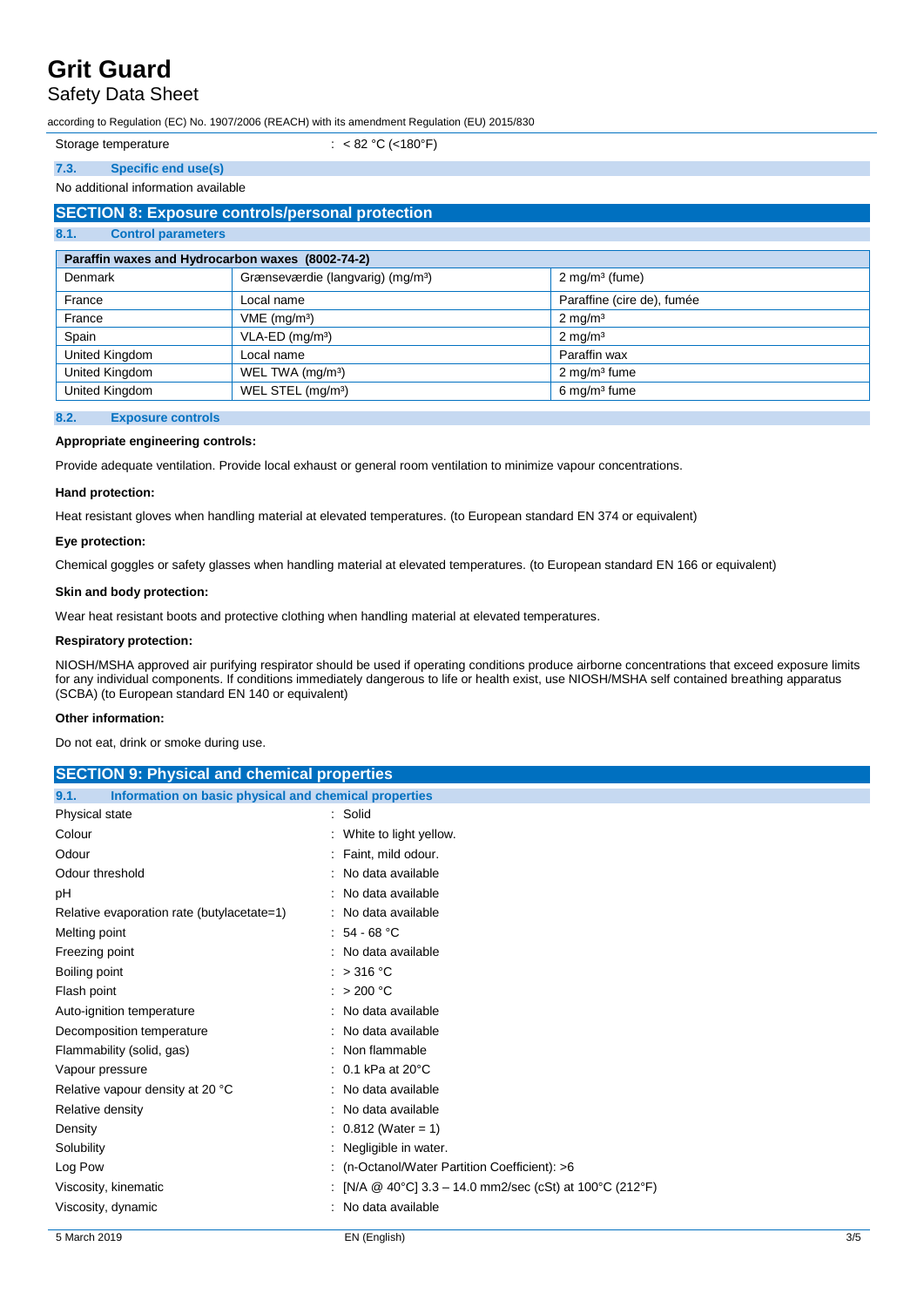# Safety Data Sheet

according to Regulation (EC) No. 1907/2006 (REACH) with its amendment Regulation (EU) 2015/830

| Explosive properties                                                                   | No data available                                                                                                                                                                                                    |  |
|----------------------------------------------------------------------------------------|----------------------------------------------------------------------------------------------------------------------------------------------------------------------------------------------------------------------|--|
| Oxidising properties                                                                   | No data available                                                                                                                                                                                                    |  |
| <b>Explosive limits</b>                                                                | No data available                                                                                                                                                                                                    |  |
| 9.2.<br><b>Other information</b>                                                       |                                                                                                                                                                                                                      |  |
| No additional information available                                                    |                                                                                                                                                                                                                      |  |
| <b>SECTION 10: Stability and reactivity</b>                                            |                                                                                                                                                                                                                      |  |
| 10.1.<br><b>Reactivity</b>                                                             |                                                                                                                                                                                                                      |  |
| None under normal conditions.                                                          |                                                                                                                                                                                                                      |  |
| 10.2.<br><b>Chemical stability</b>                                                     |                                                                                                                                                                                                                      |  |
| Stable under normal conditions.                                                        |                                                                                                                                                                                                                      |  |
| 10.3.<br><b>Possibility of hazardous reactions</b>                                     |                                                                                                                                                                                                                      |  |
| Hazardous polymerization will not occur.                                               |                                                                                                                                                                                                                      |  |
| 10.4.<br><b>Conditions to avoid</b>                                                    |                                                                                                                                                                                                                      |  |
| Direct sunlight. Extremely high or low temperatures. Open flame.                       |                                                                                                                                                                                                                      |  |
| 10.5.<br><b>Incompatible materials</b>                                                 |                                                                                                                                                                                                                      |  |
| Oxidizing agents.                                                                      |                                                                                                                                                                                                                      |  |
| 10.6.<br><b>Hazardous decomposition products</b>                                       |                                                                                                                                                                                                                      |  |
| On combustion, forms: Fumes. Carbon monoxide. Carbon dioxide. Other hydrocarbons. Soot |                                                                                                                                                                                                                      |  |
| <b>SECTION 11: Toxicological information</b>                                           |                                                                                                                                                                                                                      |  |
| 11.1.<br>Information on toxicological effects                                          |                                                                                                                                                                                                                      |  |
| Acute toxicity                                                                         | Not classified (Based on available data, the classification criteria are not met)                                                                                                                                    |  |
| Skin corrosion/irritation                                                              | Not classified (Based on available data, the classification criteria are not met)                                                                                                                                    |  |
| Serious eye damage/irritation                                                          | Not classified (Based on available data, the classification criteria are not met)                                                                                                                                    |  |
| Respiratory or skin sensitisation                                                      | Not classified (Based on available data, the classification criteria are not met)                                                                                                                                    |  |
| Germ cell mutagenicity                                                                 | Not classified (Based on available data, the classification criteria are not met)                                                                                                                                    |  |
| Carcinogenicity                                                                        | Not classified (Based on available data, the classification criteria are not met)                                                                                                                                    |  |
| Reproductive toxicity                                                                  | Not classified (Based on available data, the classification criteria are not met)                                                                                                                                    |  |
| STOT-single exposure                                                                   | Not classified (Based on available data, the classification criteria are not met)                                                                                                                                    |  |
| STOT-repeated exposure                                                                 | Not classified (Based on available data, the classification criteria are not met)                                                                                                                                    |  |
| Aspiration hazard                                                                      | Not classified (Based on available data, the classification criteria are not met)                                                                                                                                    |  |
| <b>SECTION 12: Ecological information</b>                                              |                                                                                                                                                                                                                      |  |
| 12.1.<br><b>Toxicity</b>                                                               |                                                                                                                                                                                                                      |  |
| Ecology - general                                                                      | The product components are not classified as environmentally hazardous. However, this does<br>not exclude the possibility that large or frequent spills can have a harmful or damaging effect on<br>the environment. |  |
| <b>Persistence and degradability</b><br>12.2.                                          |                                                                                                                                                                                                                      |  |
| <b>Grit Guard</b>                                                                      |                                                                                                                                                                                                                      |  |
| Persistence and degradability                                                          | Not established.                                                                                                                                                                                                     |  |
| 12.3.<br><b>Bioaccumulative potential</b>                                              |                                                                                                                                                                                                                      |  |
| <b>Grit Guard</b>                                                                      |                                                                                                                                                                                                                      |  |
| Log Pow                                                                                | (n-Octanol/Water Partition Coefficient): >6                                                                                                                                                                          |  |
| Bioaccumulative potential                                                              | Not established.                                                                                                                                                                                                     |  |
| 12.4.<br><b>Mobility in soil</b>                                                       |                                                                                                                                                                                                                      |  |
| No additional information available                                                    |                                                                                                                                                                                                                      |  |
| 12.5.<br><b>Results of PBT and vPvB assessment</b>                                     |                                                                                                                                                                                                                      |  |
| No additional information available                                                    |                                                                                                                                                                                                                      |  |
| 12.6.<br><b>Other adverse effects</b>                                                  |                                                                                                                                                                                                                      |  |
| Additional information                                                                 | Avoid release to the environment                                                                                                                                                                                     |  |
| <b>SECTION 13: Disposal considerations</b>                                             |                                                                                                                                                                                                                      |  |
| 13.1.<br><b>Waste treatment methods</b>                                                |                                                                                                                                                                                                                      |  |
| Waste disposal recommendations                                                         | : Dispose in a safe manner in accordance with local/national regulations.                                                                                                                                            |  |
| Ecology - waste materials                                                              | : Avoid release to the environment.                                                                                                                                                                                  |  |